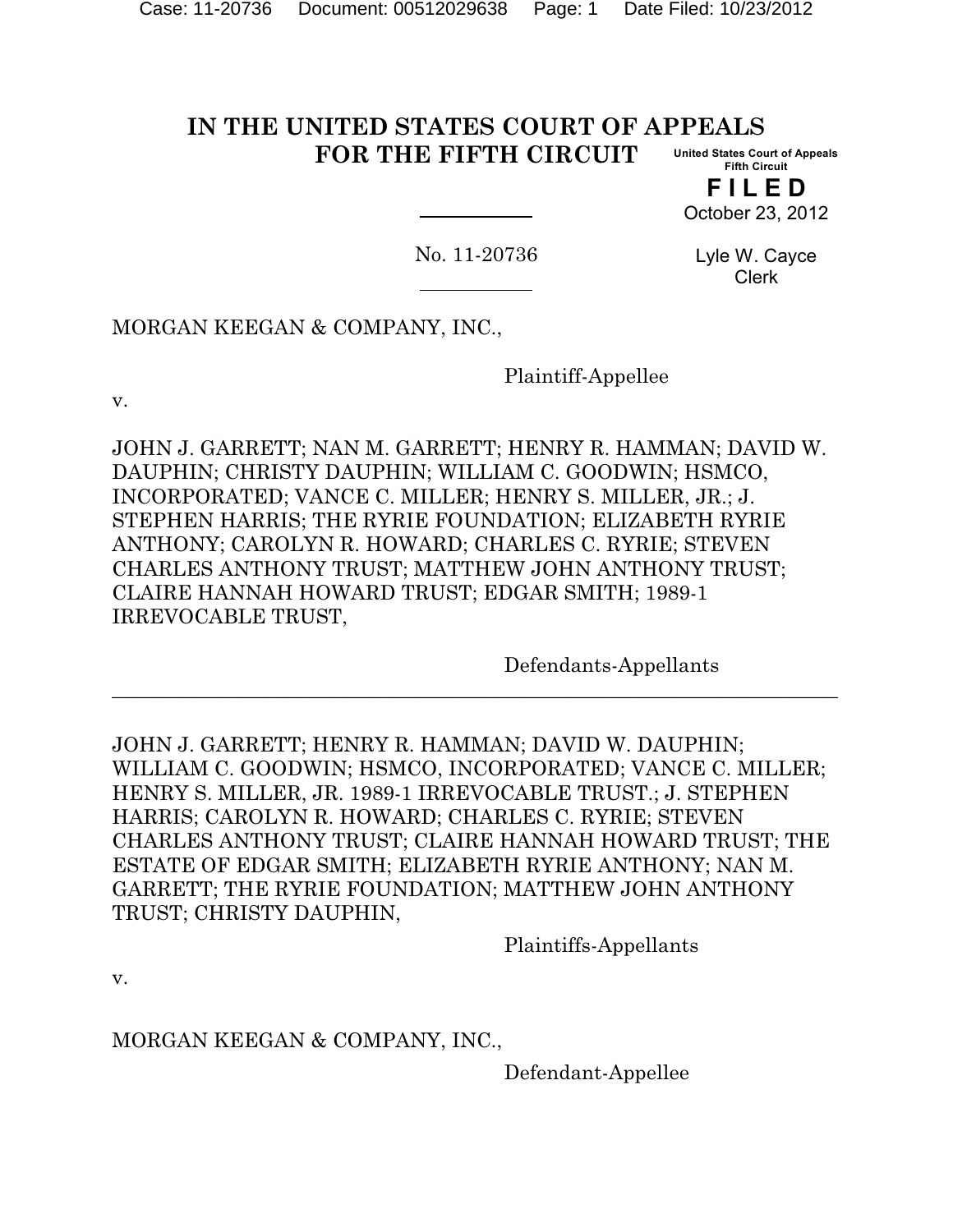Appeals from the United States District Court for the Southern District of Texas USDC No. 4:10-CV-4308

Before DAVIS, DENNIS, and HAYNES, Circuit Judges. PER CURIAM:\*

A group of eighteen investors (collectively, "Appellants") alleged that Defendant-Appellee Morgan Keegan & Company, Inc. ("Morgan Keegan") engaged in a fraudulent scheme that induced Appellants to invest substantially in four highly risky mutual funds that Morgan Keegan managed and sold (the "Funds"). Accordingly, Appellants brought claims before an arbitration panel of the Financial Industry Regulatory Authority ("FINRA") pursuant to the Texas Securities Act and for statutory and common-law fraud. The arbitration panel ultimately issued an award in Appellants' favor. Morgan Keegan moved to vacate the award and Appellants moved to confirm. The district court vacated the award and granted Morgan Keegan attorneys' fees and expenses. The court based its decision on a finding that either the award was procured by fraud, or, alternatively, that the arbitration panel exceeded its powers. Because we conclude that these holdings were in error, we REVERSE and REMAND with instructions to enter judgment enforcing the arbitration award.

### **I. Facts and Procedural History**

In their Second Amended Statement of Claims, Appellants alleged that Morgan Keegan "misleadingly and intentionally overvalued assets held by the Funds and used principal from the Funds to pay purported dividends to

Pursuant to 5TH CIR. R. 47.5, the court has determined that this opinion should not \* be published and is not precedent except under the limited circumstances set forth in 5TH CIR. R. 47.5.4.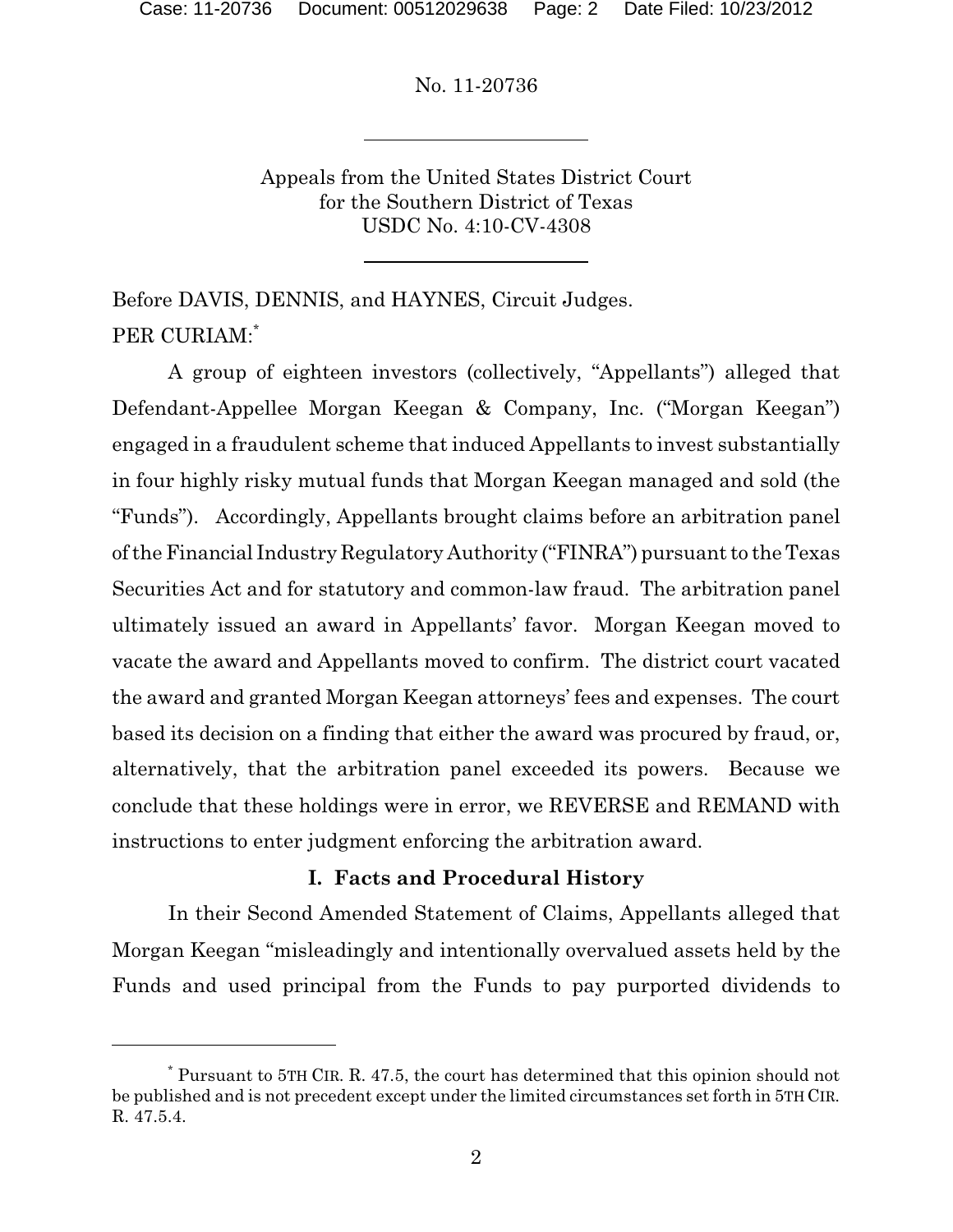maintain the illusion that the investments were sound, making the [F]unds essentially operate as a 'Ponzi' scheme." In addition, Appellants asserted that Morgan Keegan "not only made false representations in selling the Funds to the public and in their Prospectus and Registration Statements filed with the Securities and Exchange Commission, [but] they also falsely reported asset values and made false representations regarding the Funds' earnings and dividends to (1) ensure that investors would not redeem their shares and (2) induce investors to reinvest declared dividends into shares of the Funds." Moreover, Morgan Keegan allegedly gave the fraudulent information to its own brokers/financial advisors with the intention that it be disseminated to and relied upon by clients/investors, such as Appellants, to reassure them falsely of the Funds' net asset values and safety despite the ongoing collapse of the housing and credit markets, and to induce further investments in the Funds.

Appellants further asserted that only when Hyperion Brookfield Asset Management, Inc. purchased the Funds and conducted an audit of the Funds' assets did they learn of Morgan Keegan's fraudulent scheme. By that time, however, Appellants had lost substantially all of their capital investments in the Funds. As a result, on February 6, 2009, Appellants brought claims before FINRA pursuant to the Texas Securities Act and for statutory and common-law fraud.<sup>1</sup> Thereafter, both parties signed a FINRA Arbitration Submission Agreement with respect to Appellants' suit (the "FINRA Submission Agreement").

<sup>&</sup>lt;sup>1</sup> Appellants were originally part of a larger group of investors that filed arbitration claims against Morgan Keegan. By agreement of the parties, however, the claims of this larger group were severed into three separate arbitration proceedings. The first proceeding consisted of the claims at issue here (the "Garrett arbitration"). The second proceeding (the "Arispe arbitration"), as well as the third, involved claims of investors not part of the instant appeal.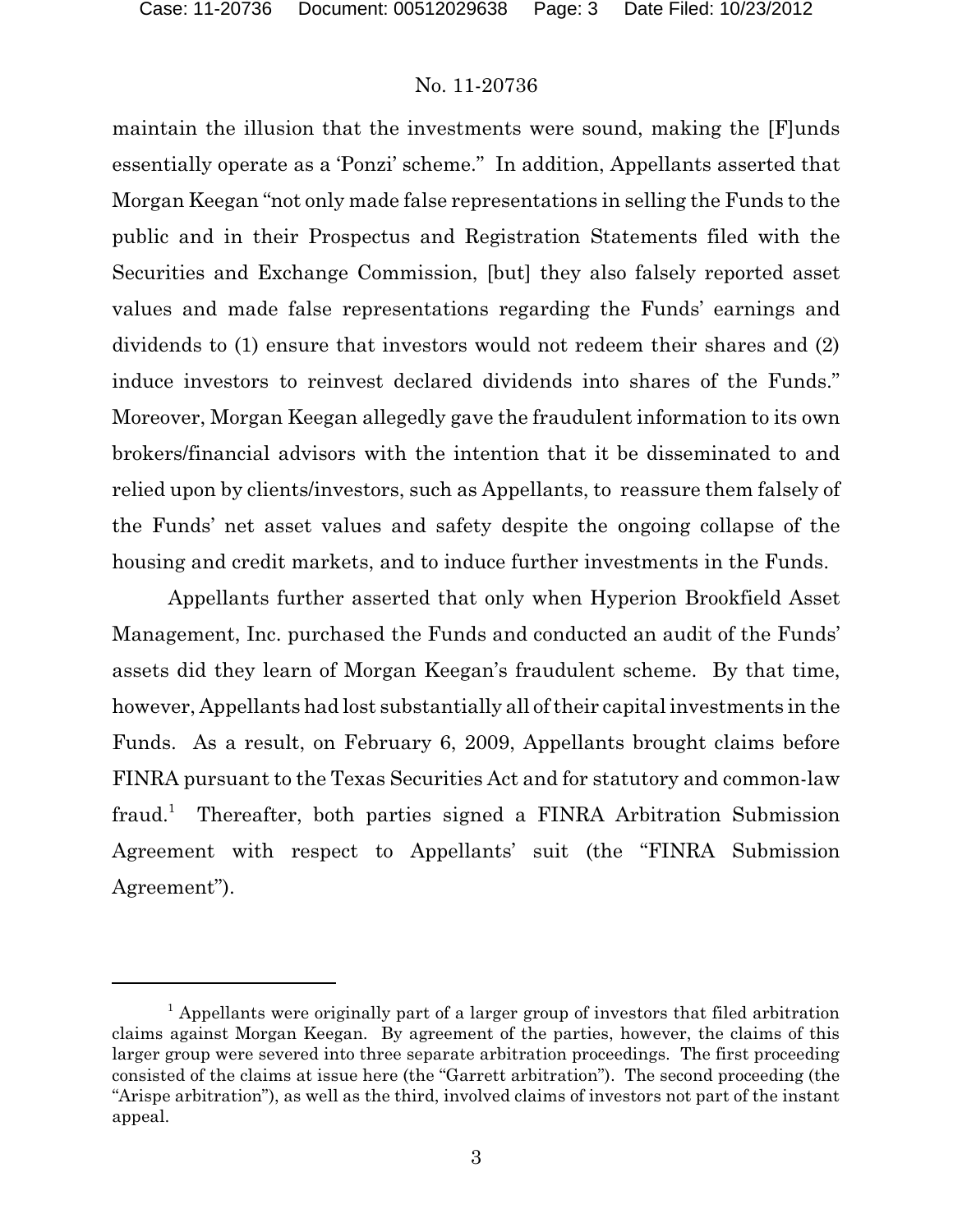Before the final arbitration hearing, Morgan Keegan filed motions in the arbitration proceeding to declare the claims at issue not subject to FINRA arbitration. Specifically, Morgan Keegan alleged that Appellants' claims were derivative claims, and therefore not subject to FINRA arbitration. In addition, Morgan Keegan argued that Appellants William C. Goodwin ("Goodwin") and J. Stephen Harris ("Harris") were not "customers" of Morgan Keegan so there was no binding agreement to arbitrate their claims. The arbitrators rejected Morgan Keegan's arguments, and the arbitration continued.

At the final arbitration hearing, Dr. Craig McCann ("Dr. McCann"), a securities analyst, provided expert testimony on Appellants' behalf. Dr. McCann testified to, *inter alia*, his calculations of the percentage of losses in the Funds attributable to losses on the Funds' internally-priced securities that Morgan Keegan had allegedly deliberately overpriced. The arbitration panel issued an award in Appellants' favor.

Approximately one week later, Dr. McCann testified in the related Arispe arbitration regarding the Funds' losses due to internally-priced securities. In that proceeding, however, Dr. McCann testified to different numbers than he had testified to in the earlier Garrett arbitration. In doing so, Dr. McCann explained that one of his staff members had failed to account for certain internally-priced securities in the calculations, and that correcting the mistakes had generated different numbers. In addition, Dr. McCann asserted that he had learned of the errors after giving his testimony in the Garrett arbitration. It is undisputed that Dr. McCann's corrected numbers were provided to Morgan Keegan (through the same lawyers) in conjunction with the Arispe arbitration almost two weeks before the award issued in Garrett.

After the arbitration panel issued the award, Morgan Keegan commenced the instant action by filing a motion to vacate the arbitration award. Appellants then moved for an order confirming the award. The two actions were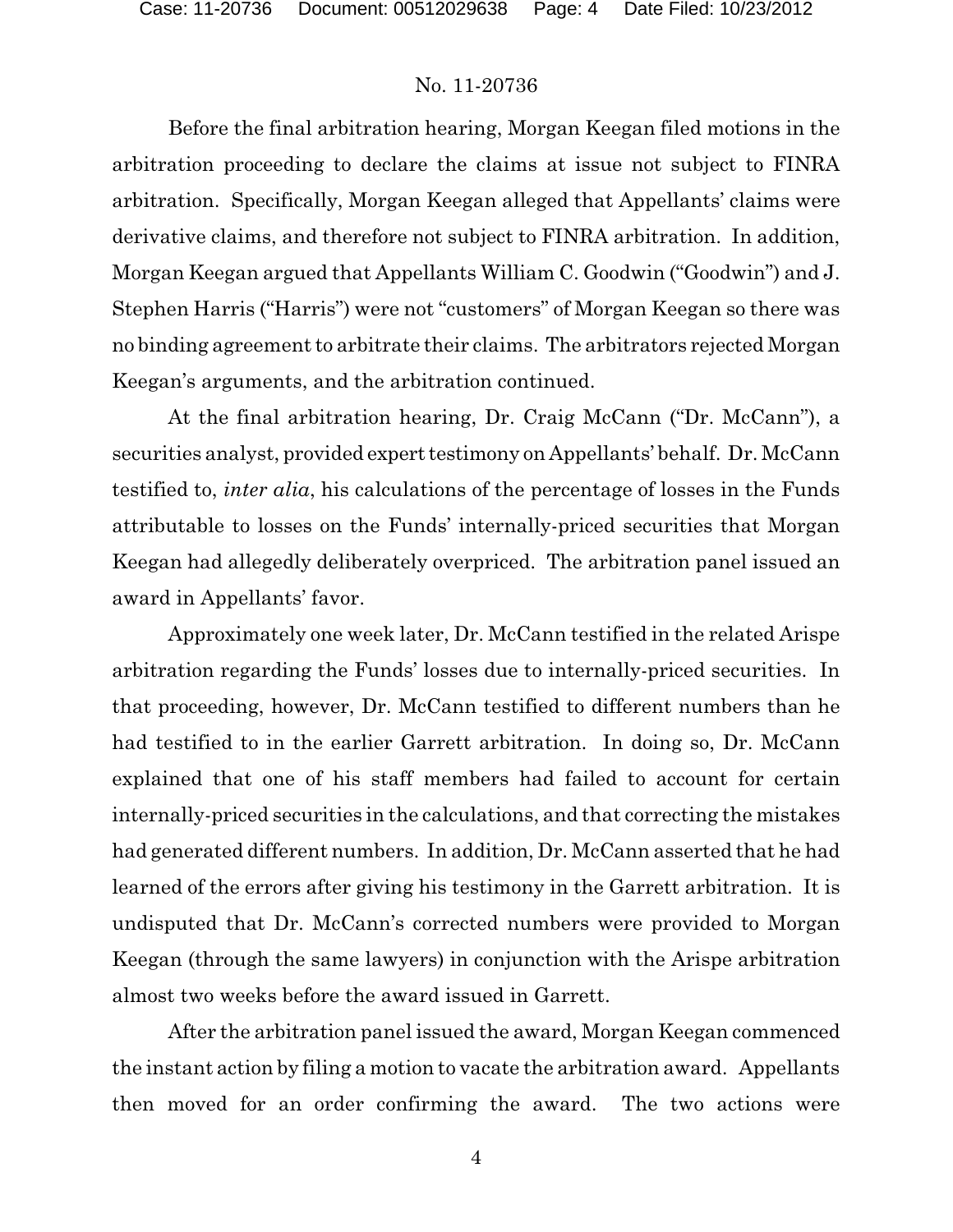consolidated in the district court. After a hearing and extensive briefing, the district court entered an order vacating the arbitration award. According to the district court's opinion, the arbitrators had exceeded their authority because (1) the panel heard claims from Goodwin and Harris, with whom Morgan Keegan had no agreement to arbitrate, and (2) Appellants' claims were derivative claims and therefore were not subject to FINRA arbitration. *Morgan Keegan & Co. v. Garrett*, 816 F. Supp. 2d 439, 441-42 (S.D. Tex. 2011). Alternatively, the district court vacated the award on the ground that it was procured by fraud because Dr. McCann had knowingly testified to incorrect numbers, and "the [arbitration] panel based its damages calculations on [Dr. McCann's] knowingly false testimony." *Id.* at 442. Appellants timely appealed the district court's order.

After prevailing on its motion to vacate the arbitration award, Morgan Keegan moved for an award of attorneys' fees and expenses incurred in the district court proceedings from all Appellants except Goodwin and Harris pursuant to the Attorneys' Fees Provision contained in the Morgan Keegan Client Agreements (the "Attorneys' Fees Provision"). The district court granted Morgan Keegan's motion, and awarded \$150,000 in attorneys' fees and \$11,374.06 in expenses. Appellants timely filed a supplemental notice of appeal of the district court's order vacating the arbitration award, and its order granting attorneys' fees and expenses.

#### **II. DISCUSSION**

#### **A. Order Vacating the Arbitration Award**

This court "review[s] *de novo* the vacatur of an arbitration award." *Citigroup Global Mkts., Inc. v. Bacon*, 562 F.3d 349, 350 (5th Cir. 2009). "Judicial review of an arbitration award is extraordinarily narrow. . . ." *Antwine v. Prudential Bache Sec., Inc.*, 899 F.2d 410, 413 (5th Cir. 1990). It is also "exceedingly deferential." *Brabham v. A.G. Edwards & Sons Inc.*, 376 F.3d 377, 380 (5th Cir. 2004), *overruled on other grounds by Hall St. Assocs., L.L.C. v.*

5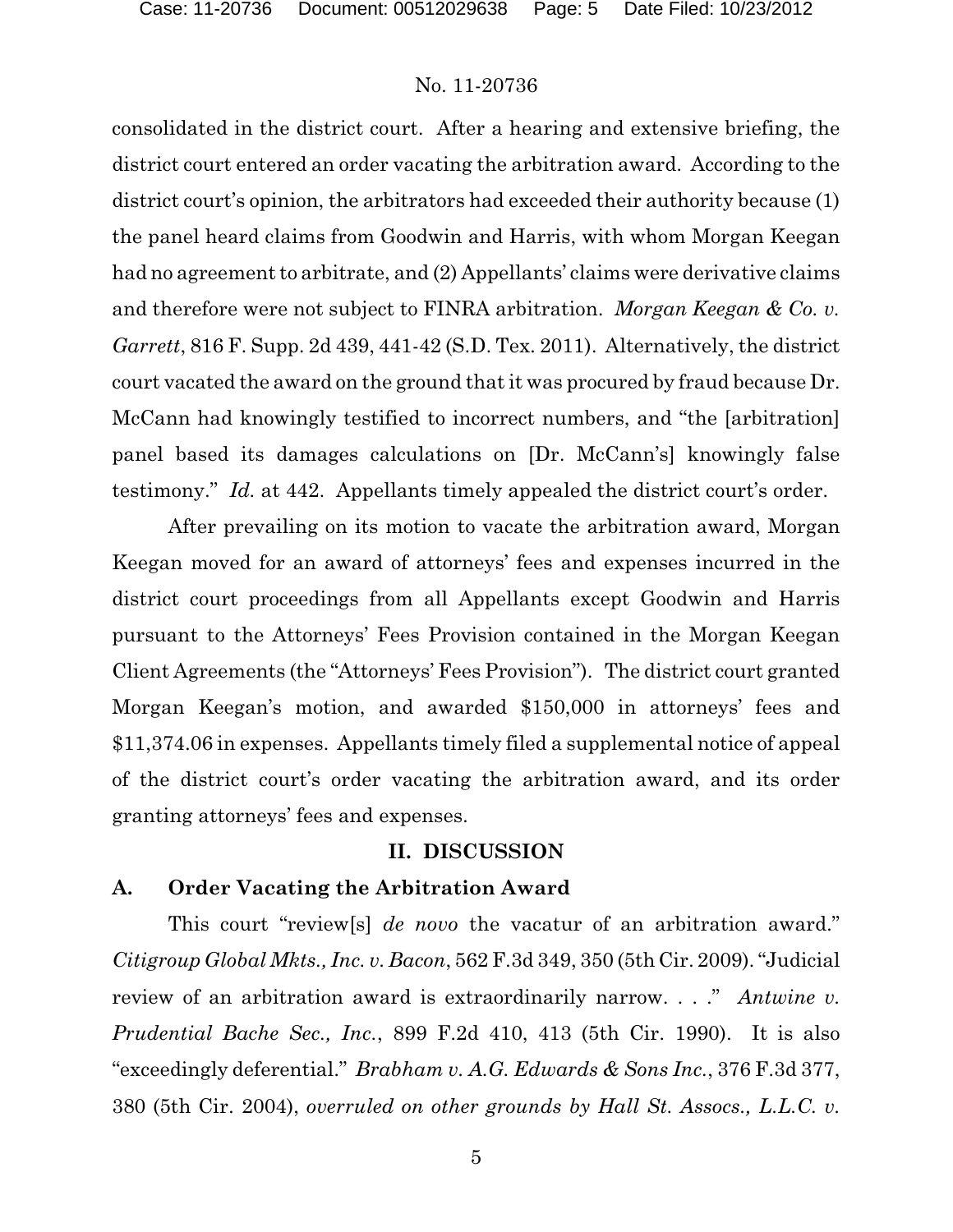*Mattel, Inc.*, 552 U.S. 576, 584-86 (2008). Importantly, "[a]n award may not be set aside for a mere mistake of fact or law." *Apache Bohai Corp. LDC v. Texaco China BV*, 480 F.3d 397, 401 (5th Cir. 2007), *overruled on other grounds by Hall St.*, 552 U.S. at 584-86.

This case involves the vacatur of an arbitration award on two of the four available statutory grounds for vacatur delineated in § 10 of the Federal Arbitration Act (the "FAA"). *See* 9 U.S.C. § 10(a); *Hall St.,* 552 U.S. at 584-86 (2008) (holding that §§ 10 and 11 provide the "exclusive grounds for expedited vacatur" under the FAA). Specifically, the district court concluded that Dr. McCann provided knowingly false testimony to the arbitration panel so that vacatur of the award for fraud under  $\S 10(a)(1)$  was appropriate. In addition, the district court determined that vacatur of the award was appropriate under § 10(a)(4) because the arbitrators had exceeded their powers by hearing claims not subject to FINRA arbitration, in particular, derivative claims and the claims of Goodwin and Harris with whom Morgan Keegan claimed it had no agreement to arbitrate.<sup>2</sup>

# **1. The District Court Erred in Holding that the Arbitration Award was Procured by Fraud**

Appellants contend that the district court's holding that the arbitration award was procured by fraud was erroneous for the following reasons: there was no clear and convincing proof of fraud, Morgan Keegan should have discovered any alleged fraud on its own, and there was no basis in the record for finding

<sup>&</sup>lt;sup>2</sup> In full, § 10(a)(1) states that an arbitration award may be vacated "where the award was procured by corruption, fraud, or undue means," and  $\S 10(a)(4)$  states that an arbitration award may be vacated "where the arbitrators exceeded their powers, or so imperfectly executed them that a mutual, final, and definite award upon the subject matter submitted was not made."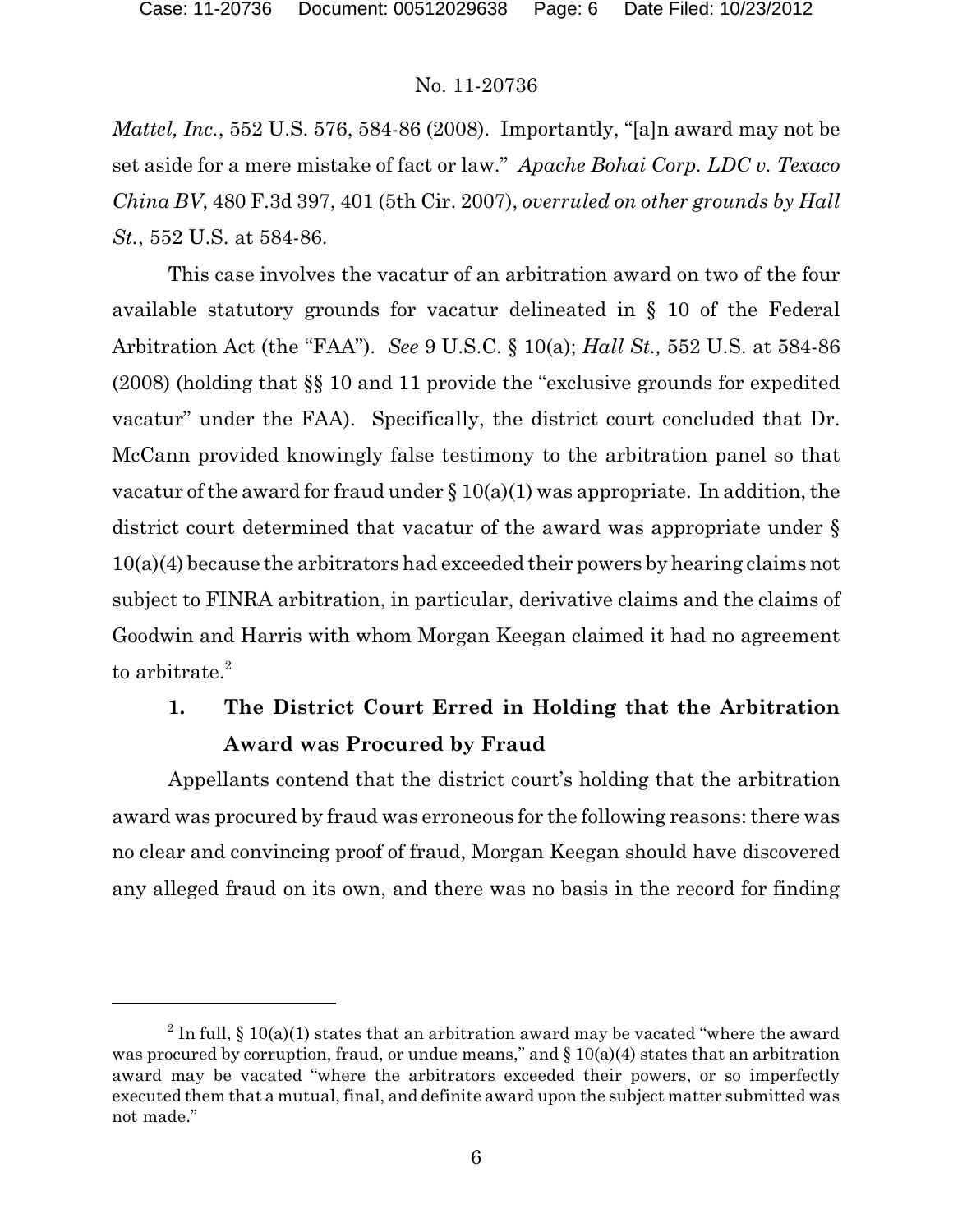that McCann's allegedly fraudulent testimony was material to the panel's award.<sup>3</sup>

"Enforcement of an arbitration award may be refused . . . if the award was procured by fraud." *Karaha Bodas Co. v. Perusahaan Pertambangan Minyak Dan Gas Bumi Negara*, 364 F.3d 274, 306 (5th Cir. 2004). This court has recognized that "[f]raud requires a showing of bad faith during the arbitration proceedings, such as bribery, undisclosed bias of an arbitrator, or willfully destroying or withholding evidence." *Trans Chem. Ltd. v. China Nat'l Mach. Imp. & Exp. Corp.*, 978 F. Supp. 266, 304 (S.D. Tex. 1997), *aff'd and adopted by*, 161 F.3d 314 (5th Cir. 1998). Furthermore, "[t]here is no doubt that perjury constitutes fraud within the meaning of the [FAA]." *Bonar v. Dean Witter Reynolds, Inc.*, 835 F.2d 1378, 1383 n.7 (11th Cir. 1988).

Under Section 10(a)(1) of the FAA, "a party who alleges that an arbitration award was procured by fraud must demonstrate: (1) that the fraud occurred by clear and convincing evidence; (2) that the fraud was not discoverable by due diligence before or during the arbitration hearing; and (3) the fraud materially related to an issue in the arbitration." *Barahona v. Dillard's, Inc.*, 376 F. App'x 395, 397 (5th Cir. 2010) (unpublished); *see also Karaha Bodas*, 364 F.3d at 306. With regard to the third prong, although "[i]t is not necessary to establish that the result of the arbitration would have been different if the fraud had not occurred," *Karaha Bodas*, 364 F.3d at 306-07, section 10(a)(1) does require "a nexus between the alleged fraud and the basis for the panel's decision," *Forsythe Int'l*, *S.A. v. Gibbs Oil Co. of Tex.*, 915 F.2d 1017, 1022 (5th Cir. 1990). Under the FAA, Morgan Keegan must meet its burden of proof on each of the three

<sup>&</sup>lt;sup>3</sup> Appellants also contend that the error in Dr. McCann's calculations actually favored Morgan Keegan so that it suffered no harm from Dr. McCann's alleged fraud. Morgan Keegan argues that Dr. McCann's error caused it harm because the Garrett arbitration panel heard overstated numbers. We need not resolve this issue given our determination that the fraud argument fails on other grounds.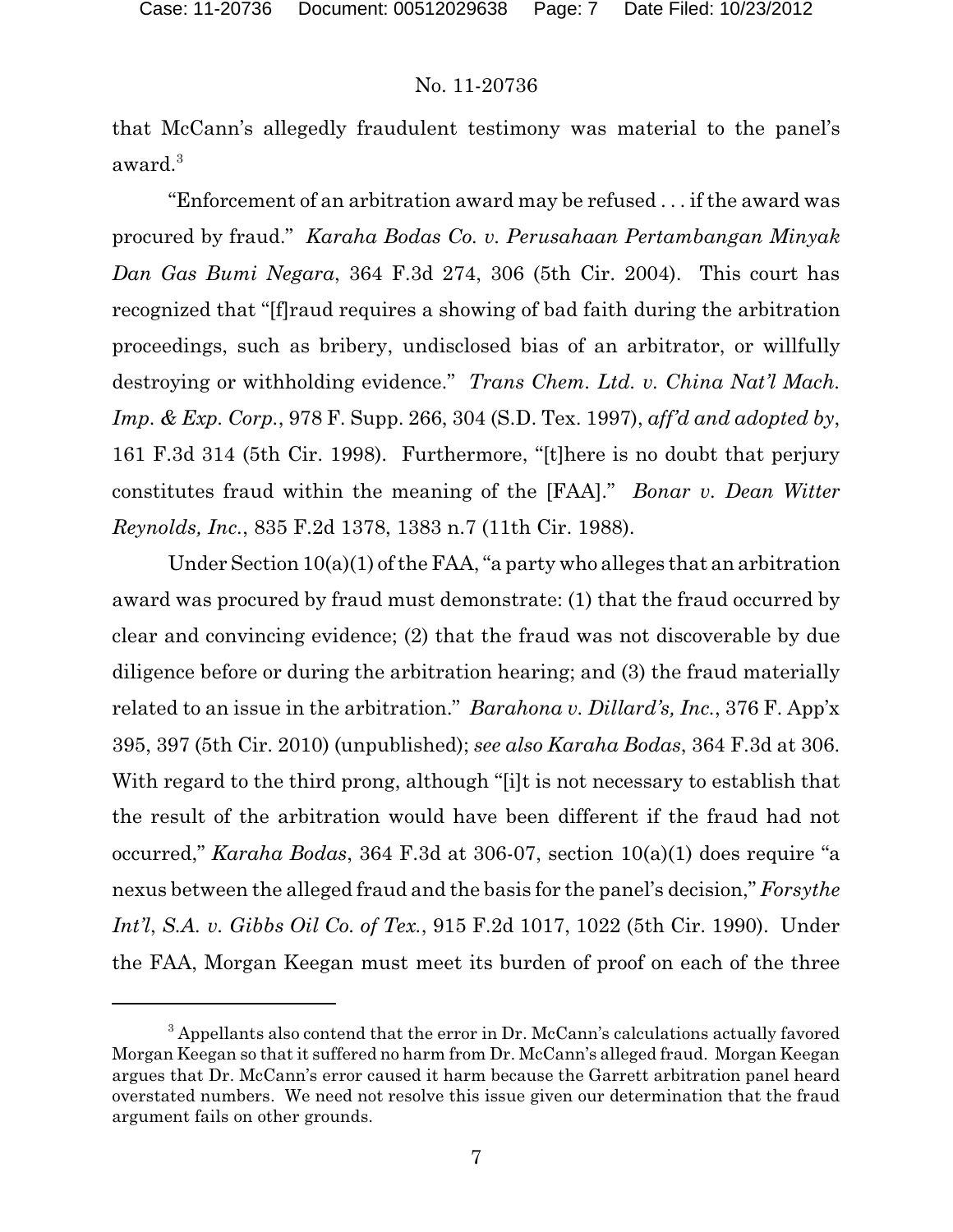prongs. *See Barahona*, 376 F. App'x at 398 & n.2 (declining to reach two of the prongs because failure to satisfy even one of the three was dispositive). Because Morgan Keegan failed to satisfy the second prong, we conclude that the district court erred in vacating the arbitration award on fraud grounds and therefore we do not reach the other prongs.<sup>4</sup>

During the Arispe arbitration and prior to the issuance of the award in the Garrett arbitration, Dr. McCann provided revised calculations that show the error now claimed by Morgan Keegan to constitute the "fraud." Those calculations were provided to the same lawyers who represent Morgan Keegan in Garrett. Additionally, the calculations by Dr. McCann – both erroneous and "correct" – used Morgan Keegan's own numbers. Had Morgan Keegan performed its due diligence, the fact that Dr. McCann's calculations failed to include some internally-priced securities would have been discovered even before Dr. McCann testified in the Garrett arbitration, thus obviating any concern that the arbitration panel would rely on erroneous calculations in issuing the award. Accordingly, Morgan Keegan "cannot meet its burden of proof" under the second prong because the grounds for fraud were discoverable by due diligence before or during the Garrett arbitration. *Barahona*, 376 F. App'x at 398. Thus, we conclude that Morgan Keegan presented no evidence that this "fraud" was not discoverable sooner. *See Trans Chem.*, 978 F. Supp. at 306 ("CNMC also fails to meet . . . the three-part test for showing fraud or undue means . . . because it has not shown that TCL's allegedly improper behavior was not discoverable by due diligence before or during the arbitration hearing."). Thus, even if the evidence supported a finding of fraud, which it does not, this prong is unsatisfied; we

 $4$  We note, however, the total absence of any evidence supporting a finding that Dr. McCann committed intentional fraud. The evidence presented supports nothing more than a conclusion that a member of Dr. McCann's staff made a calculation error that he did not discover until after he testified in the Garrett arbitration.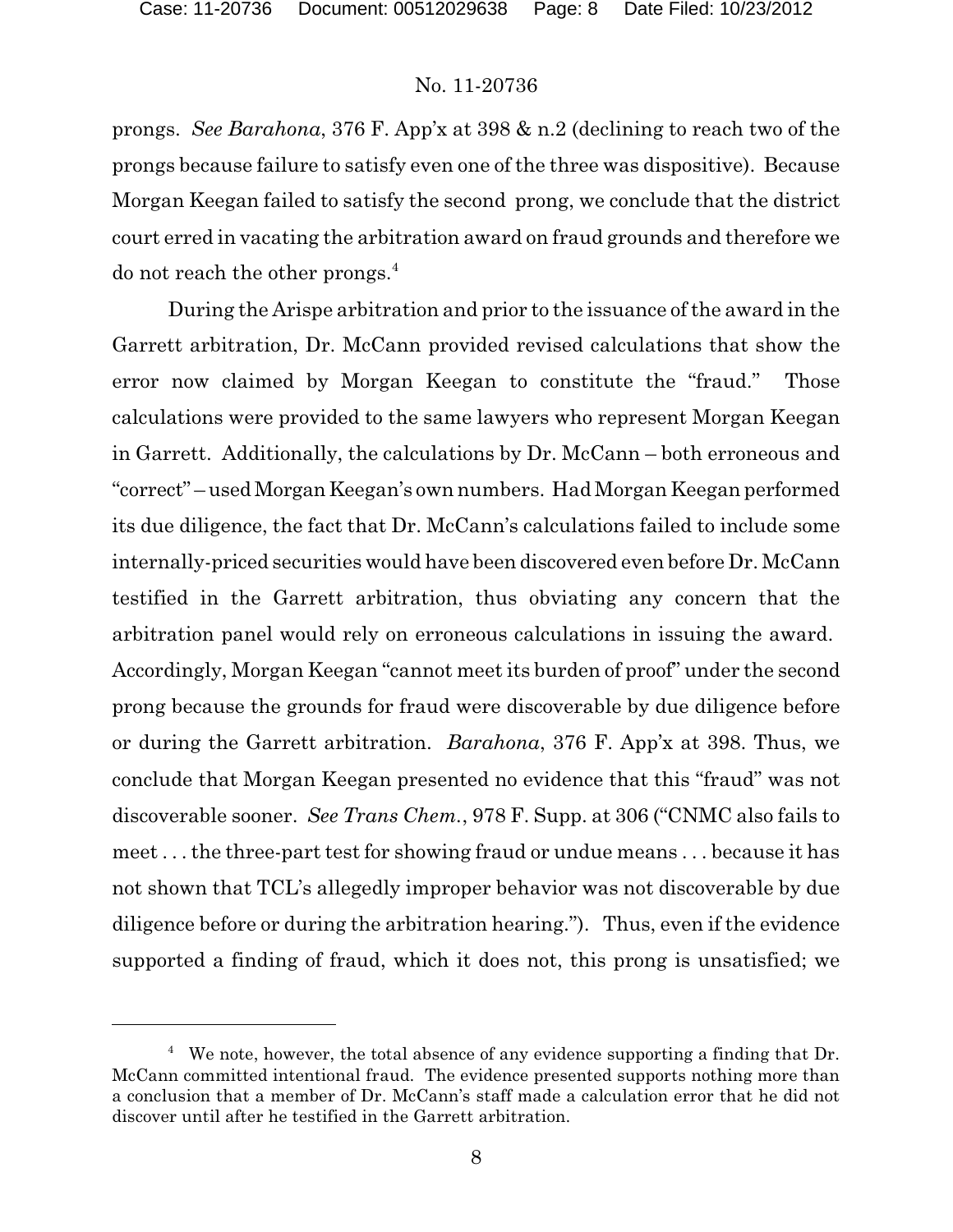conclude that the district court erred in vacating the arbitration award on fraud grounds and expressly vacate the finding that Dr. McCann committed fraud.

## **2. The District Court Erred in Holding that the Arbitrators Exceeded Their Powers**

Even absent a finding of fraud, the district court could properly have vacated the arbitration award if the arbitrators exceeded their powers. *See Valentine Sugars, Inc. v. Donau Corp.*, 981 F.2d 210, 213 (5th Cir. 1993); *see also Delta Queen Steamboat Co. v. Dist. 2 Marine Eng'rs Beneficial Ass'n*, 889 F.2d 599, 602 (5th Cir. 1989) ("Judicial review of arbitration awards is extremely limited. . . . However, federal courts [may] scrutinize the award to ensure that the arbitrator acted in conformity with . . . jurisdictional prerequisites. . . . Where an arbitrator exceeds his contractual authority, vacation or modification of the award is an appropriate remedy.") (internal citations omitted). That said, "in deciding whether the arbitrator exceeded his jurisdiction, 'any doubts concerning the scope of arbitrable issues should be resolved in favor of arbitration.'" *Kergosien v. Ocean Energy, Inc.*, 390 F.3d 346, 355 (5th Cir. 2004), *overruled on other grounds by Hall St.*, 552 U.S. at 584-86 (quoting *Moses H. Cone Mem'l Hosp. v. Mercury Constr. Corp.*, 460 U.S. 1, 24 (1983)); *see Am. Eagle Airlines, Inc. v. Air Line Pilots Ass'n, Int'l*, 343 F.3d 401, 405 (5th Cir. 2003) ("Where the arbitrator is 'even arguably construing or applying the contract and acting within the scope of his authority the fact that a court is convinced he committed serious error does not suffice to overturn that decision.'" (quoting *E. Associated Coal Corp. v. United Mine Workers of Am., Dist. 17*, 531 U.S. 57, 62  $(2000))$ .

Regarding judicial review of arbitral decisions, the Supreme Court has instructed that while

a party who has not agreed to arbitrate will normally have a right to a court's decision about the merits of its dispute. . . . where the party has agreed to arbitrate, he or she, in effect, has relinquished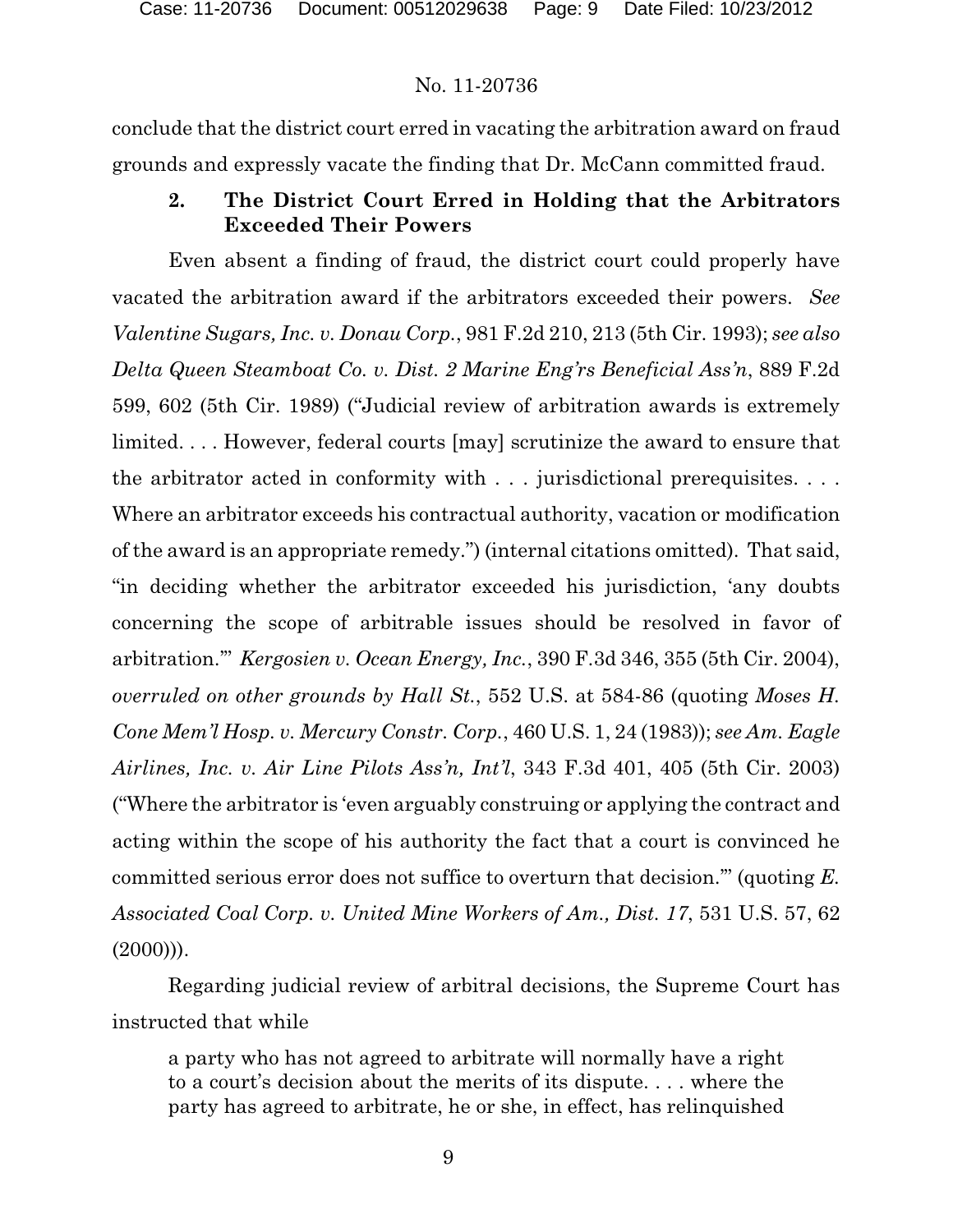much of that right's practical value. The party still can ask a court to review the arbitrator's decision, but the court will set that decision aside only in very unusual circumstances [, such as those enumerated in § 10 of the FAA].

*First Options of Chi., Inc. v. Kaplan*, 514 U.S. 938, 942 (1995).

Here, the undisputed evidence proves that the parties had an agreement to arbitrate. Appellants' Standard Client Agreements with Morgan Keegan provide that "all controversies between the undersigned and Morgan Keegan (or any of Morgan Keegan's present or former officers, directors, agents or employees) which may arise from any account or for any cause whatsoever, shall be determined by arbitration." This broad arbitration provision further states that "[a]ny arbitration under this agreement shall be before the National Association of Securities Dealers, Inc., or the New York Stock Exchange, Inc., or an arbitration forum provided by any other securities exchange or organization of which Morgan Keegan is a member, and in accordance with the rules of such organization."<sup>5</sup>

In addition, after the instant dispute arose, both sides – including Goodwin and Harris – agreed to the FINRA Submission Agreement with respect to Appellants' suit. In doing so, the parties agreed to "submit the present matter in controversy, as set forth in the . . . statement of claim, answers, and all related cross claims, counterclaims and/or third-party claims which may be asserted, to arbitration in accordance with the FINRA By-Laws, Rules, and Code of Arbitration Procedure." Thus, it is clear that the parties expressly agreed to abide by the FINRA Rules,<sup>6</sup> which provide at Rule 12409 that "[t] he panel has

 $5$  Effective as of 2007, the National Association of Securities Dealers, Inc. (the "NASD") joined with the member regulation enforcement and arbitration operations of the New York Stock Exchange (the "NYSE") to create FINRA. Morgan Keegan is a member of FINRA.

 $^6$  The parties do not dispute that they agreed that arbitration would be conducted under the FINRA Rules. The FINRA Rules applicable here are contained in the FINRA Code of Arbitration Procedure for Customer Disputes (the "Code").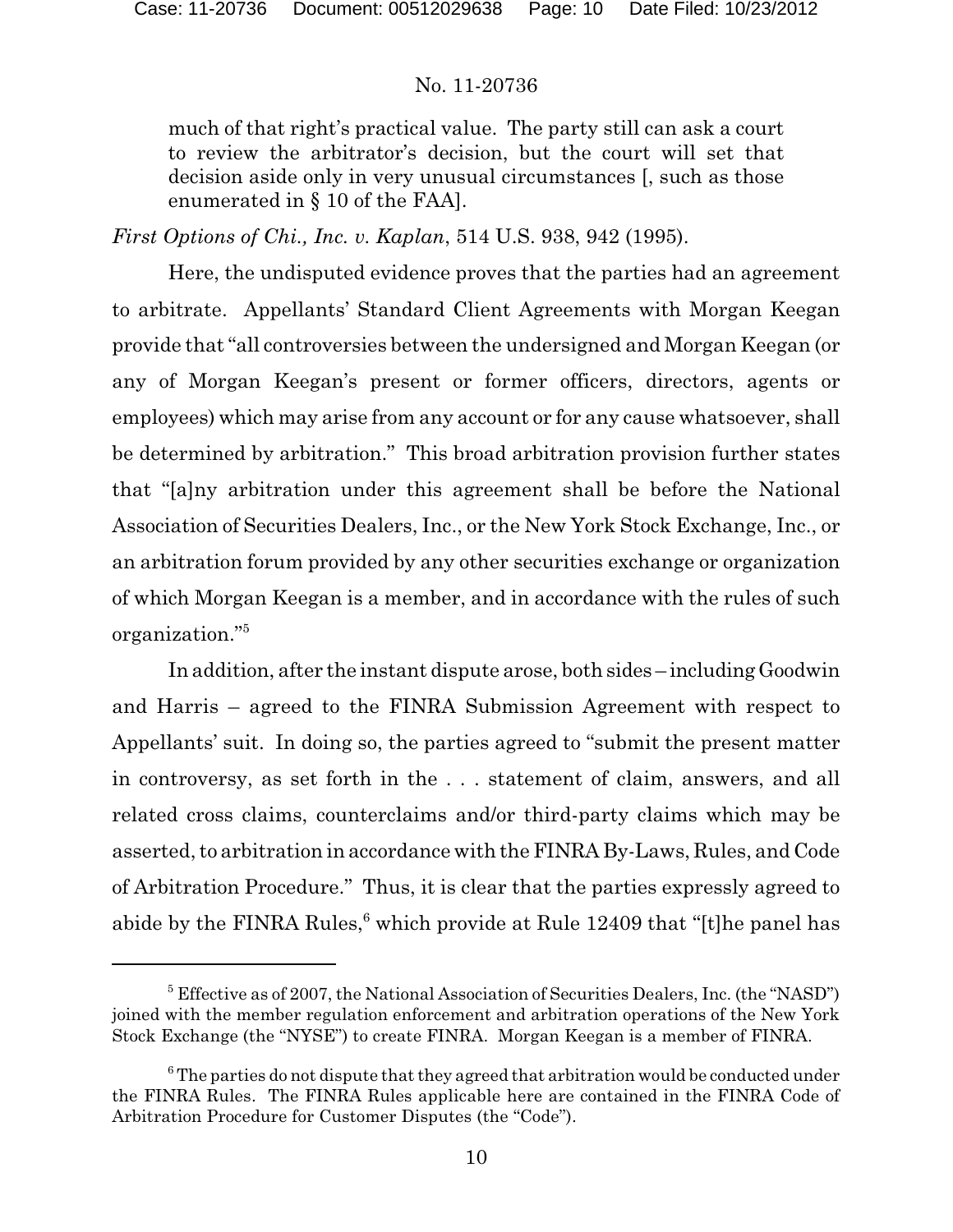the authority to interpret and determine the applicability of all provisions under the Code. Such interpretations are final and binding upon the parties." Accordingly, because the parties agreed to submit the instant issues to arbitration, we may only set aside the arbitration panel's decision in "very unusual circumstances." *First Options*, 514 U.S. at 942. The potentially "unusual circumstance[]" atissue is whether the arbitration panel "exceeded [its] powers" under  $\S 10(a)(4)$ . We conclude that it did not.

The district court erroneously held that the arbitrators exceeded their authority by arbitrating derivative claims and Goodwin's and Harris's non- "customer" claims. In doing so, the district court impermissibly premised its decision to vacate upon finding error in the arbitration panel's conclusion that Appellants' claims were not derivative and that Goodwin's and Harris's claims were "customer" claims. The high standard for the district court to vacate the arbitration panel's award on the merits was unmet here. *See, e.g., Stolt-Nielsen S.A. v. AnimalFeeds Int'l Corp.*, 130 S.Ct. 1758, 1767 (2010) (noting that a party seeking vacatur of an arbitration award "must clear a high hurdle," and that "in order to obtain that relief . . . [i]t is not enough . . . to show that the [arbitration] panel committed an error—or even a serious error"); *United Paperworkers Int'l Union, AFL-CIO v. Misco, Inc.*, 484 U.S. 29, 36-38 (1987) ("The courts are not authorized to reconsider the merits of an award even though the parties may allege that the award rests on errors of fact or on misinterpretation of the contract. . . . Courts . . . do not sit to hear claims of factual or legal error by an arbitrator as an appellate court does in reviewing decisions of lower courts."); *Reed v. Fla. Metro. Univ., Inc.*, 681 F.3d 630, 637 (5th Cir. 2012) ("[A] court may not decline to enforce an award simply because it disagrees with the arbitrator's legal reasoning.").

As stated above, FINRA Rule 12409 vested the arbitration panel with "the authority to interpret and determine the applicability of all provisions under the